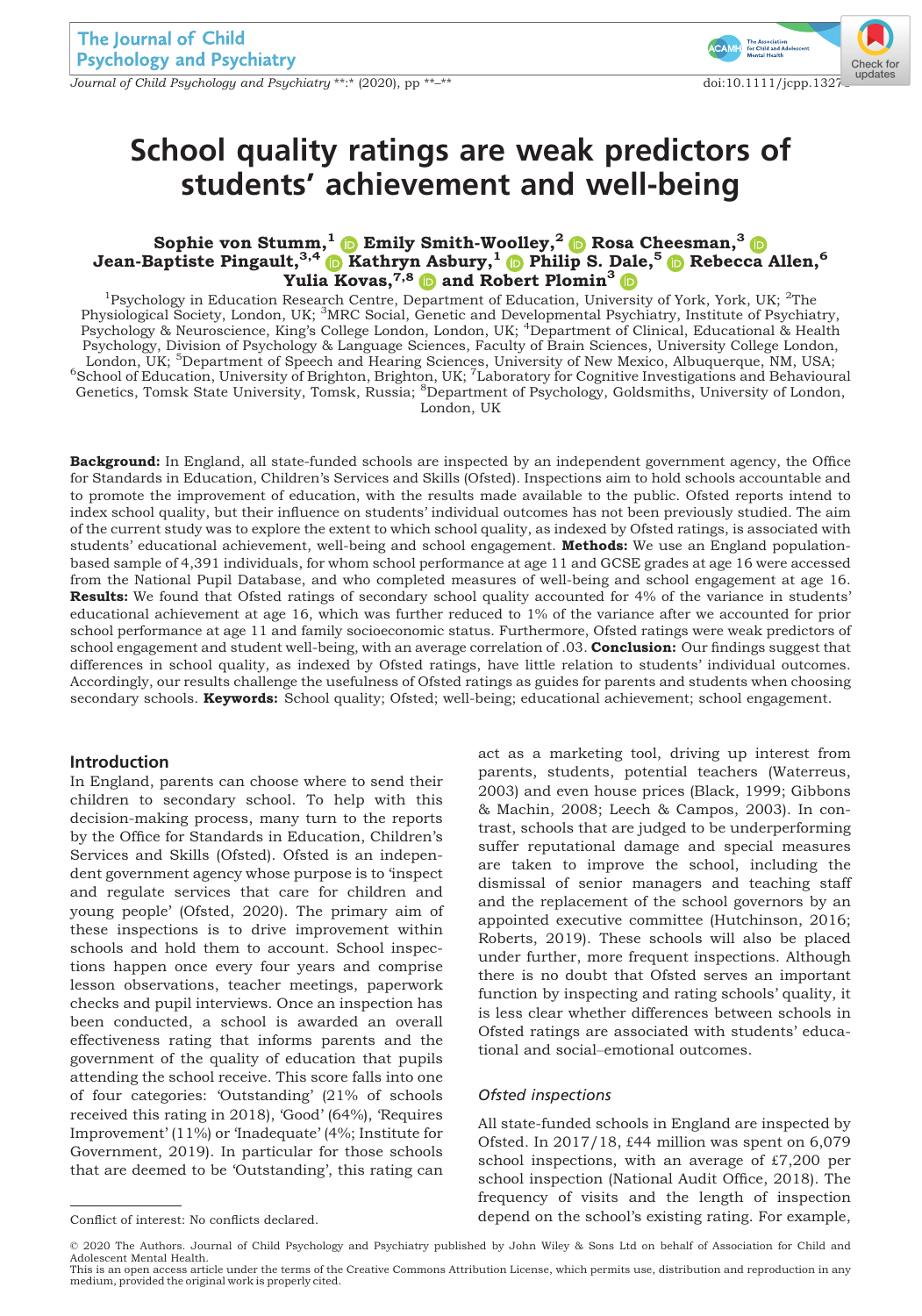a school judged to be 'Good' at their last inspection will normally receive a one-day short inspection every four years (Ofsted, 2015). At the other end of the rating scale, a school whose overall effectiveness category is judged to be 'Inadequate' will receive more regular inspections and can even be closed down (Ofsted, 2015; Roberts, 2019).

After the inspection, schools receive a detailed report, which includes the overall effectiveness rating (Inadequate, Requires Improvement, Good or Outstanding). This rating is published by Ofsted for each school and publicly available on the Internet. In particular, these reports are deemed useful by parents when deciding where to send their children to secondary school. A survey of 1,000 parents in the United Kingdom found that Ofsted ratings were the third most important factor to parents when choosing a school, after location and suitability to the child's needs (Wespieser, Durbin, & Sims, 2015). A separate report of over 1,000 parents found that Ofsted ratings are the second most important information source for parents choosing schools, after word of mouth from other parents (Ofsted, 2017a).

# Ofsted inspections and individual-level outcomes

Why do parents look to Ofsted reports of schools? Because they believe that Ofsted ratings index aspects of school quality that shape students' individual outcomes, including their educational achievement and also their well-being and happiness (Coldron & Boulton, 1991, 1996). But to what extent does the Ofsted rating of a school actually predict such individual-level outcomes? Although parents and students evidently want to know if going to a better Ofsted-rated school means higher examination results or greater student well-being, we could not find a single published study looking at the association between school-level Ofsted ratings and individual-level outcomes.

However, several studies have tested associations between individual student outcomes and school quality measured in other ways (Karvonen, Tokola, & Rimpelä, 2018), for example student-rated (Keith & Cool, 1992), parent-rated (Gibbons & Silva, 2011) and teacher-rated (Hoy, Hannum, & Tschannen-Moran, 1998) school quality, as well as more objective measures of school quality, such as pupil– teacher ratio, percentage of teachers with advanced degrees and pupil expenditure (Eide & Showalter, 1998). These studies reported small-to-moderate associations between school quality and pupil outcomes. For example, an analysis of the Trends in International Mathematics and Science Study (TIMSS) showed that class size, teacher education and teacher experience, which are objective markers of school quality, are inconsistently and weakly associated with students' test scores in maths and science across 40 countries (Hanushek & Luque, 2003; see also Hanushek, 1986, for US-focused

analyses). With regard to social–emotional outcomes, one study of more than 10,000 pupils from the Longitudinal Survey of Young People in England found that school quality was only weakly associated with pupil happiness and well-being at school (Gibbons & Silva, 2011).

Overall, existing research converges on the conclusion that ratings of school quality tend to inform and dominate parents' perceptions of educational excellence, but they are not strongly associated with students' educational achievement or their enjoyment of the learning environment (Gibbons & Silva, 2011; Kutsyuruba, Klinger, & Hussain, 2015). Here, we explore for the first time whether Ofsted ratings, which intend to index school quality, fit this pattern or whether they capture aspects of school quality that meaningfully adds to pupil's individual outcomes.

## The present research

Students are nonrandomly distributed across schools, because parents' choice of school for their children depends on a variety of factors, including personal preferences, resources and schools' reputation. Furthermore, in some cases, schools use students' individual characteristics, such as ability or achievement on school entry examinations, to select their student population. Thus, any observed associations between school quality and pupils' individual outcomes may be attributable to systematic differences between children who attend different schools (i.e. selection biases). To isolate any unique effects of school quality on student outcomes, it is important to account for students' covariates (Karvonen et al., 2018; Rivkin, Hanushek, & Kain, 2005). In the present study, we focus on the influence of Ofsted-rated quality of secondary school on students' educational achievement, well-being and their school engagement, after taking their family background and their prior educational achievement into account. Any remaining differences in achievement gains can be thought of as the school's influence on academic progress or its 'added value'.

We use an England representative sample of 4,391 teenagers for whom independent Ofsted quality ratings of their secondary school were available, as well as extensive information on individual outcomes at age 16 and their academic achievement prior to entering secondary school at age 11. Our primary goal was to investigate whether the overall Ofsted ratings were associated with a range of individual student outcomes, including educational achievement, wellbeing and school engagement while accounting for differences between students on entry into the school. We predicted significant but weak associations between Ofsted ratings and individual student outcomes, and we expected these associations to reduce substantially when students' prior achievement and family background were considered.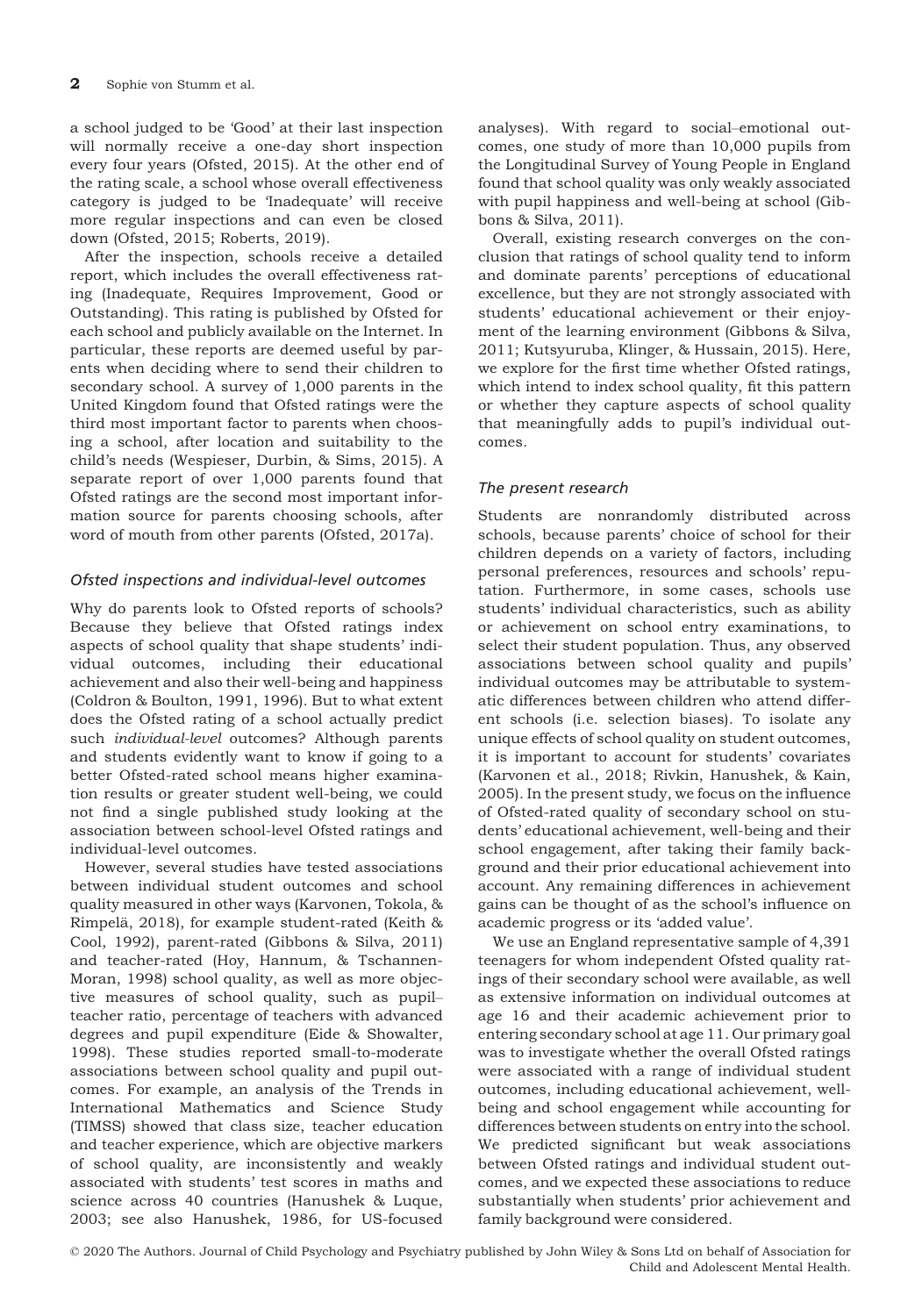#### Methods Sample

The sample for this study was drawn from the Twins Early Development Study (TEDS). TEDS is a large, populationbased sample of twin pairs born in England and Wales between 1994 and 1996 and followed from birth to the present day (Rimfeld et al., 2019). Ethical approval for this study was received from King's College London Ethics Committee. In the present study, we included 4,391 unrelated individuals (one twin randomly from a pair, to preserve independence of data) who attended state school in England at age 16 years, and for whose schools Ofsted school quality ratings were available. In other parts of the United Kingdom, specifically in Wales, Northern Ireland and Scotland, state schools are also regularly inspected, as are private independent schools across the United Kingdom. However, respective inspection agencies and assessment frameworks, scope and criteria differ between countries.

Participants with severe medical or psychiatric problems or whose mothers experienced severe medical complications during pregnancy were excluded from the analysis. We also excluded those who attended nonmainstream schools, such as special schools for those with learning disabilities. The analysis sample included 2,403 females (55%) and 1,988 males (45%). This discrepancy in gender distribution resulted from boys' or men's greater attrition relative to girls' or women's: the 50% of the boys who were assessed at 18 months (relative to 50% girls) reduced to 49% boys in early childhood, and then to 48% in adolescence, and finally to 45% at age 18 years (Rimfeld et al, 2019), when they were asked to consent to sharing their school's Ofsted rating. Similar gender differences in attrition have been widely observed (Watson & Wooden, 2009). Written informed consent was given for all participants involved. This sample of 4,391 individuals is broadly representative of the United Kingdom's population for education and socioeconomic characteristics (see Table S1).

# **Measures**

#### Ofsted-rated school quality

Headline quality rating. In the current study, there were 4,391 participants for whom we had the overall Ofsted ratings of the school that they attended at age 16 ('Overall effectiveness: How good is the school?'). Of these, 27% attended an 'Outstanding' school, 47% attended a 'Good' school, 22% attended a 'Requires Improvement' school, and 4% attended a school rated as 'Inadequate'. These statistics were roughly similar to the national percentages previously reported (Ofsted, 2017b). Ofsted reports, which include the overall quality rating, are publicly available on the Internet for all state-funded secondary schools: [https://reports.beta.ofsted.gov.](https://reports.beta.ofsted.gov.uk/) [uk/](https://reports.beta.ofsted.gov.uk/). Test–retest reliability of Ofsted ratings is not available; however, in 2015/16, Ofsted carried out inspections on the same schools by different inspectors. Of the 24 schools inspected, inspectors agreed on the outcome in 22 cases (National Audit Office, 2018).

Individual items. Depending on the length of the Ofsted inspection and the risk criteria addressed in their visit, we also had data available on up to 26 individual inspection items, such as 'The extent to which pupils contribute to the school and wider community' and 'The schools capacity for sustained improvement'. The intercorrelations among the 26 individual Ofsted items revealed moderate-to-high associations, with an average correlation of  $r = .59$ (see Figure S1). See Table S2 for the individual items, along with their sample sizes, means and standard deviations.

To guide our decision on the most appropriate measure of Ofsted-rated school quality to use, we conducted principal components analysis (PCA) on the 26 individual items (Table S3). The scree plot (Figure S2) and item loadings (Table S4) supported one general 'school quality' principal component, explaining 59% of the variance. The extracted unrotated component correlated highly with all 26 individual items (Figure S2; average  $r = .77$ ), as well as with the Ofsted overall quality rating (Figure S2;  $r = .93$ ). This suggests that the Ofsted overall quality rating captures what is common among the individual items. This result justified our use of the overall quality rating in subsequent analyses in order to maximise the sample size  $(N \text{ of overall quality})$ rating  $= 4,391$ ; *N* of Ofsted extracted component, which requires complete data for all items  $= 1,114$ .

### Outcomes at age 16

Educational achievement. At the end of compulsory education, students in the United Kingdom sit the 'General Certificate for Secondary Education' (GCSE) examinations. Almost all students take the three core subjects: English, mathematics and science. In addition, students take a range of other subjects such as geography, history and art. All subjects were graded from 4 (G, the lowest grade) to 11 (A\*, the best possible grade), in line with the GCSE grading system that was in place when the twins were 16 years old (i.e. 2010 to 2012). In the current sample, GCSE results were obtained in three ways: from questionnaires sent via mail; from telephone interviews with twins and their parents; and with data from the National Pupil Database (NPD; [https://www.gov.uk/government/collections/](https://www.gov.uk/government/collections/national-pupil-database)

[national-pupil-database](https://www.gov.uk/government/collections/national-pupil-database)). The NPD is a pupil-level database that matches pupil and school characteristic data to pupil-level attainment in England. GCSE scores from NPD and TEDS correlate at .99; therefore, we used NPD ratings when TEDS data were missing. There were 4,379 students who had GCSE data and Ofsted data.

In the present study, we focused on the three core subjects: English, mathematics and science, which are taken by all students. Because English, mathematics and science grades correlated highly  $(r = 0.70 - 0.82)$ , we created a GCSE composite requiring at least two grades to be present.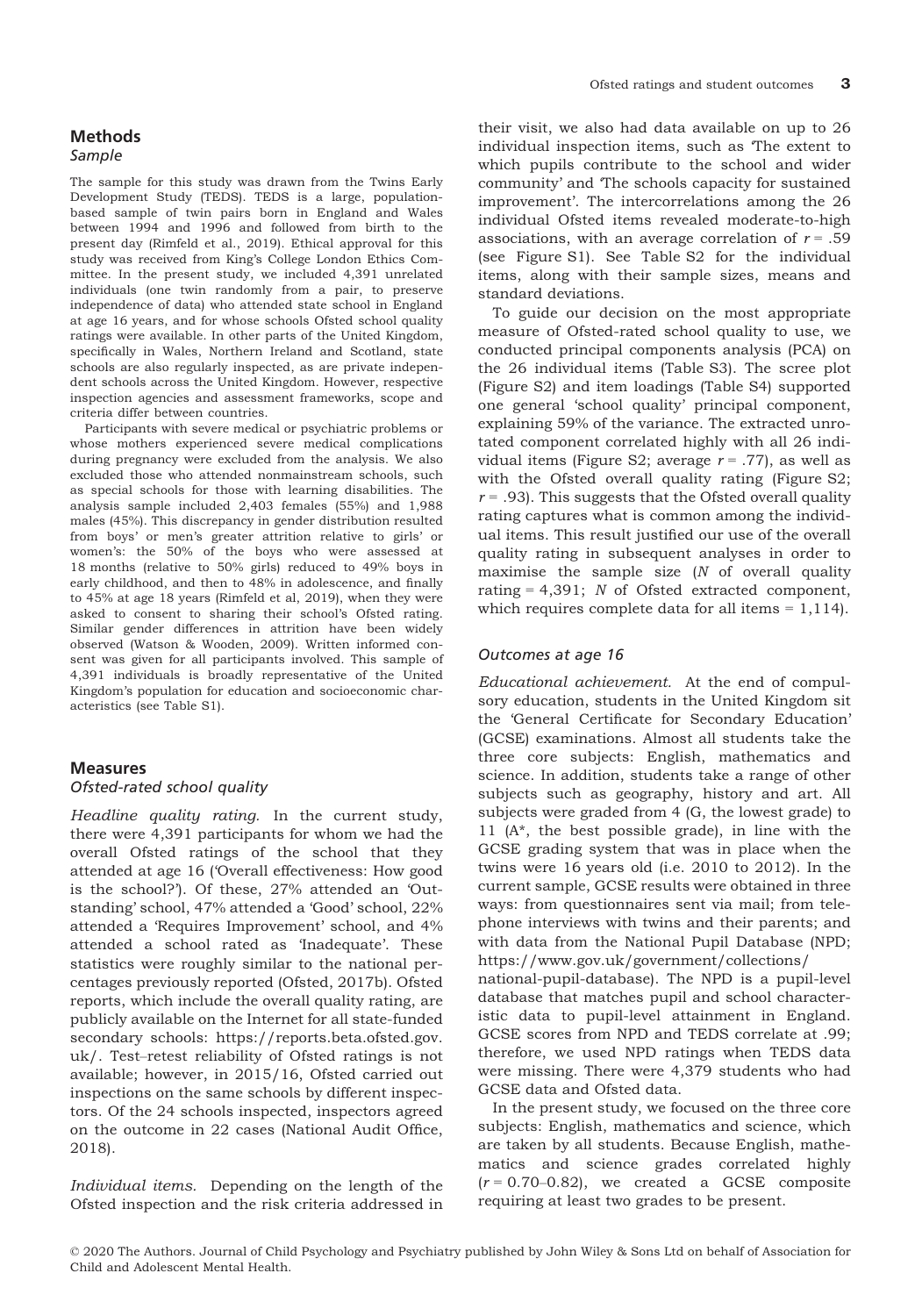Student-reported school engagement. At age 16, students answered seven questionnaires about their experience of school engagement, including teacher– student relations, control over and relevance of schoolwork, peer support for learning, family support for learning, homework behaviour, homework feedback, attitudes to school and peer victimisation. Details of these questionnaires can be found in Appendix S1.

Well-being. At age 16, students also answered six questionnaires relating to their well-being. These questionnaires assessed the following: academic self-concept, future aspirations and goals, life satisfaction in relation to school, subjective happiness, grit and ambition. Details of these questionnaires can be found in the Supplementary Materials.

## Student covariates

To estimate the relationship between school quality and pupil outcomes more rigorously, we considered individual characteristics of students as covariates. We selected two covariates that previous studies have shown to be influential on student achievement: family socioeconomic status and prior achievement (Hemmings, Grootenboer, & Kay, 2011; Sirin, 2005; von Stumm, 2017).

Socioeconomic status. A measure of family socioeconomic status was created by calculating themean of five measures: maternal and paternal education (measured on a scale from 1 to 8, where  $1 = no$ education and  $8 =$  postgraduate qualifications), maternal and paternal occupation (indexed by the Standard Occupational Classification on a scale from 1 to 9, where  $1 =$  elementary administration and service occupations and  $9 =$  managers, directors and senior officials), and maternal age at birth of first child. These measures were collected at first contact, when the study members were on average 18 months old. All measures were standardised to have a mean of 0 and a SD of 1, and at least three measures were required to calculate the arithmetic mean.

Prior achievement. Children's academic performance at the end of primary school, which in the United Kingdom is a different institution than their secondary school, was assessed with a standardised examination at age 11. The examination spans English, mathematics and science tests. We used the 'fine point score' of each of these tests from the NPD (for details on the scoring method, see Department of Education, 2017).

# Analysis

Associations between Ofsted ratings and individual outcomes. We calculated Spearman's rank

correlation to explore the relationship between the Ofsted overall quality rating and educational achievement, well-being and school engagement measures. In addition to investigating individual differences in outcomes, we also estimated the average differences among students attending schools of different quality using ANOVA with polynomial trend analysis and planned contrasts. Trend analysis tests the relationship between the group means (Inadequate/Requires Improvement/Good/ Outstanding) comparing linear, quadratic and cubic trends. A linear trend would suggest a proportionate change in the value of the outcome across ordered categories, for example GCSE scores increasing proportionately across each Ofsted categories (Inadequate/Requires Improvement/Good/Outstanding). By contrast, quadratic and cubic trends suggest that the relationship between outcome measures (educational achievement, well-being and school engagement) and Ofsted-rated school quality changes across the ordered categories of Ofsted school quality.

To test the influence of Ofsted-rated school quality on individual achievement, independent of student characteristics (family socioeconomic status and prior achievement), we conducted regressions and observed the unique variance explained by Ofstedrated school quality. We also looked at the unstandardised beta coefficients to estimate the average GCSE difference between different Ofsted-rated schools. Finally, we ran ANCOVA to investigate the adjusted means of the Ofsted-rated school quality categories.

#### **Results**

## Associations between Ofsted ratings and educational achievement

The Ofsted overall quality rating correlated .21 with students' GCSE scores, accounting for 4.4% of the variance. Figure 1 depicts the flow of pupils from the four quality categories to GCSE grades. The figure shows that fewer students in Outstanding schools achieved lower grades as compared to students in schools rated 'Requires Improvement' or 'Inadequate'. Despite the mean differences, what is striking is the variability of GCSE grades obtained by students attending schools of different quality. Each school quality category contains students who achieved a wide mix of grades at GCSE.

Turning to our analyses ofmeans, a linear trend best described the relationship between the Ofsted school quality categories and students' educational achievement ( $F = 201.96$ ,  $p = 7.68 \times 10^{-45}$ ; Table S5). The difference between Inadequate and Requires Improvement schools was a third (.33) of a grade ( $t = 3.06$ ,  $p < .05$ , which was similar to the difference between Requires Improvement and Good (0.30 of a grade;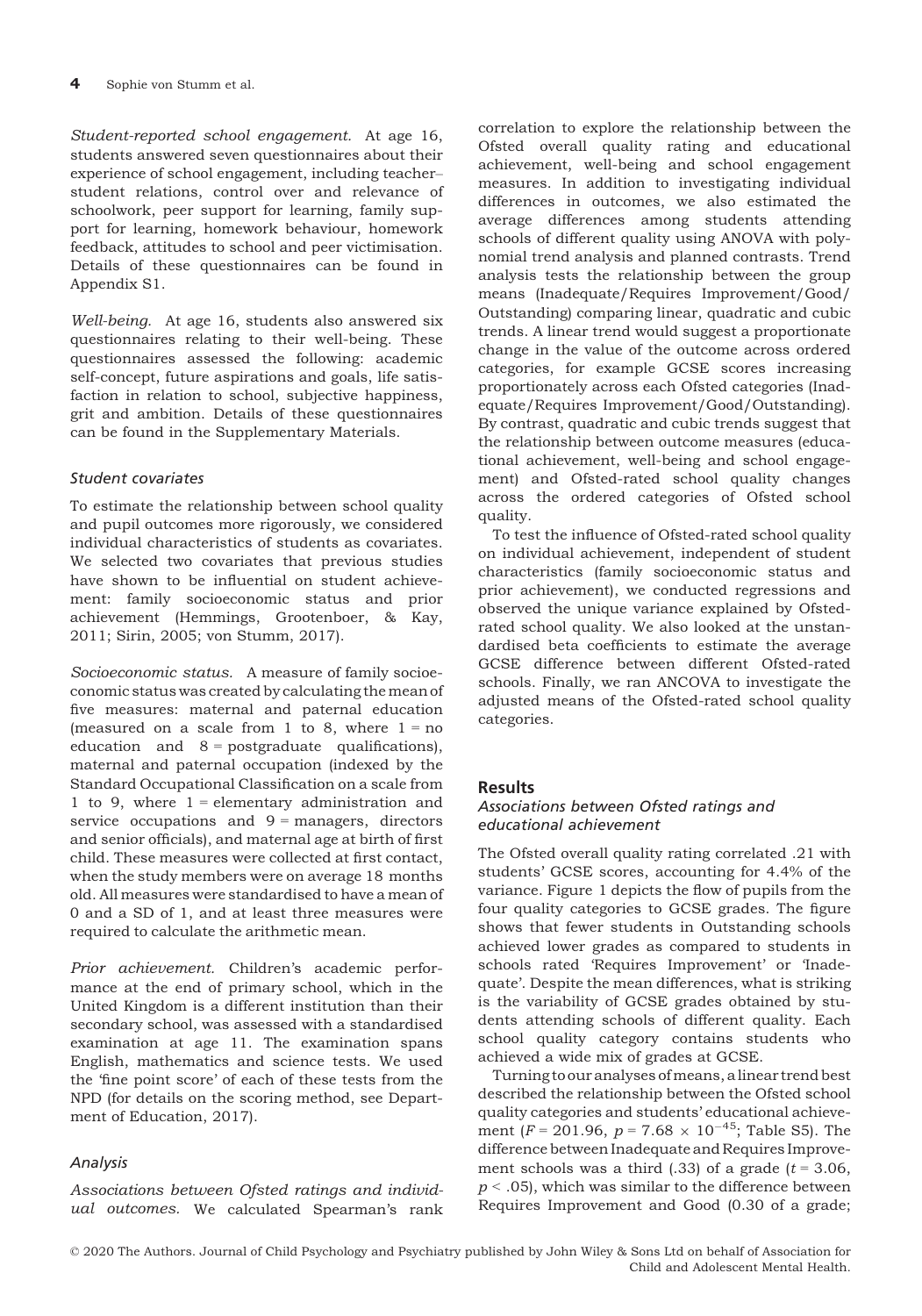

Figure 1 Flow of Ofsted ratings to GCSE grades

 $t = 6.35, p < .001$ , and to the difference between Good and Outstanding (0.34 of a grade;  $t - 7.78$ ,  $p < .001$ ). The biggest GCSE difference was therefore between those attending Inadequate schools and those attending Outstanding schools, with almost a grade difference (0.94 of a grade;  $t = 9.93$ ,  $p < .001$ ). Students attending Inadequate schools scored on average a GCSE grade of C ( $M = 8.17$ , SD = 1.23), whereas those in Outstanding schools had a mean GCSE grade of B  $(M = 9.11, SD = 1.20).$ 

Once we controlled for student covariates, the variance in GCSE predicted by the Ofsted overall quality rating fell from 4.4% to <1% (Table S6). Furthermore, the unstandardised beta associated with the Ofsted overall quality rating  $(B = .13)$  indicated that the average GCSE difference between the categories (Inadequate/Requires Improvement/ Good/Outstanding) was now approximately one tenth of a grade, which was confirmed by the ANCOVA with pairwise comparisons (Table S7). At the extremes, between Inadequate and Outstanding<br>schools, the grade difference was 0.4 schools, the grade difference was 0.4  $(p = 2.91 \times 10^{-9})$ . The GCSE difference between attending an Ofsted-rated 'Good' school (the most common Ofsted category) and an Outstanding school was approximately 0.1 of a GCSE grade  $(p = .001)$ , once student covariates are taken into account. Figure 2 shows the raw and adjusted GCSE means for each Ofsted school quality category.

#### Associations between Ofsted ratings and students' well-being and school engagement

Spearman's correlations between the Ofsted overall quality rating and the 14 student-reported measures of well-being and school engagement ranged from .04 (ambition) to .07 (homework behaviour), with an average correlation of .03 (see Figure S3). After correction for multiple testing, only the correlation between Ofsted ratings and homework behaviour remained significant. A series of additional ANOVAs supported these results (see Table S8). Figure 3 depicts the means and 95% confidence intervals for well-being and school engagement for students in schools rated as Inadequate, Requires Improvement, Good and Outstanding. It shows that students attending 'Inadequate'-rated schools reported similar levels of happiness, attitudes to school, homework, student–teacher relations and ambition as those attending 'Outstanding'-rated schools.

### **Discussion**

The purpose of this study was to explore the relationship between school quality as rated by Ofsted and individual-level outcomes for pupils. We found that the Ofsted overall quality rating 'Overall effectiveness: how good is the school' accounted for 4.4% of the differences in educational achievement

© 2020 The Authors. Journal of Child Psychology and Psychiatry published by John Wiley & Sons Ltd on behalf of Association for Child and Adolescent Mental Health.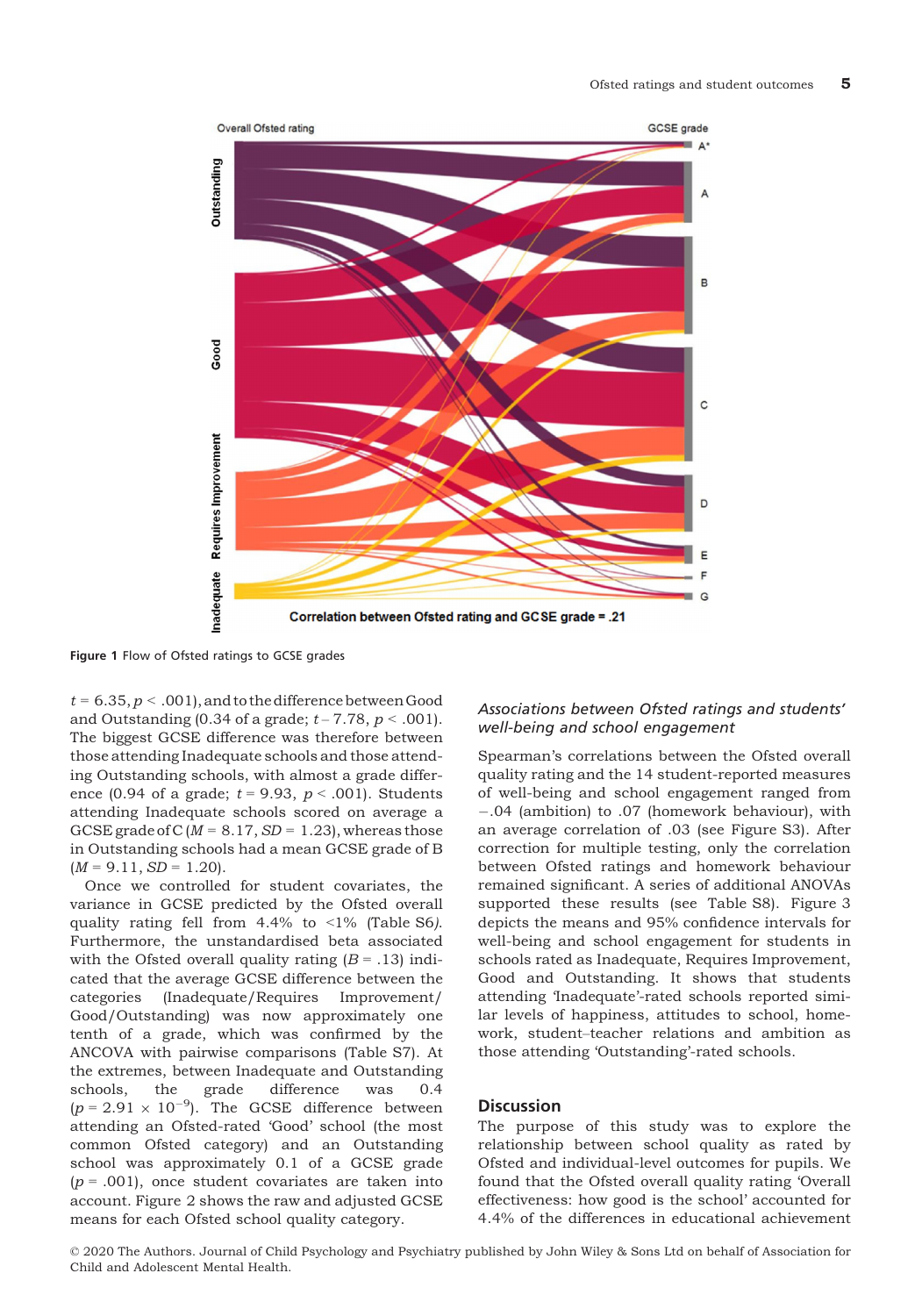

Figure 2 Raw and adjusted GCSE means and 95% confidence intervals. GCSE was graded from 4 (lowest grade: G) to 11 (highest grade:  $A^*$ 

at age 16. However, most of this association could be attributed to family socioeconomic status and prior achievement in primary school. Once the covariates were included, Ofsted ratings of school quality predicted <1% of the observed differences in GCSE examination grades. This finding suggests that even the small benefits of school quality for students' individual outcomes can be largely attributed to schools' selection of student intake, not to their added value. We also found that Ofsted-rated school quality was a weak predictor of student well-being and school engagement. Overall, our findings suggest that individual student outcomes are largely independent of schools' Ofsted-rated quality. Our findings align with earlier reports that pupils' individual outcomes show little relation to markers of school quality (Gibbons & Silva, 2011; Hanushek, 1986; Hanushek & Luque, 2003).

Ofsted states that their ratings 'allow parents to make informed decisions about where to educate their children' (Ofsted strategy 2017-22, p. 3). Indeed, one of the Ofsted's priorities is to make their reports 'better focused on the issues that parents care about when choosing or seeking assurances about a school' (p9). However, we find that the

factors that parents care about most – educational achievement and students' well-being – are negligibly predicted by Ofsted ratings. Pupils' average GCSE difference between schools of varying quality was just a tenth of a GCSE grade. Put another way, attending a 'Good' school over a 'Requires Improvement' school is associated with a GCSE boost of just 0.1 of a grade on average.

By accounting statistically for student covariates, such as prior achievement, in the prediction of GCSEs we generate a proxy of academic progress. Academic progress (referred to as 'Progress 8' by the Department for Education) is calculated as achievement at age 16 independent of previous achievement at 11, and is thought to index value added by schools. In other words, academic progress is students' change (i.e. gains and losses) in school performance between the ages of 11 and 16 years. In the present study, we find that Ofsted-rated quality of a school has little relation to the progress students make during secondary school.

This finding is important for two reasons. First, in a survey of parent views (Ofsted, 2017a), 32% of parents with children aged up to 18 years said that they would want to find out about children's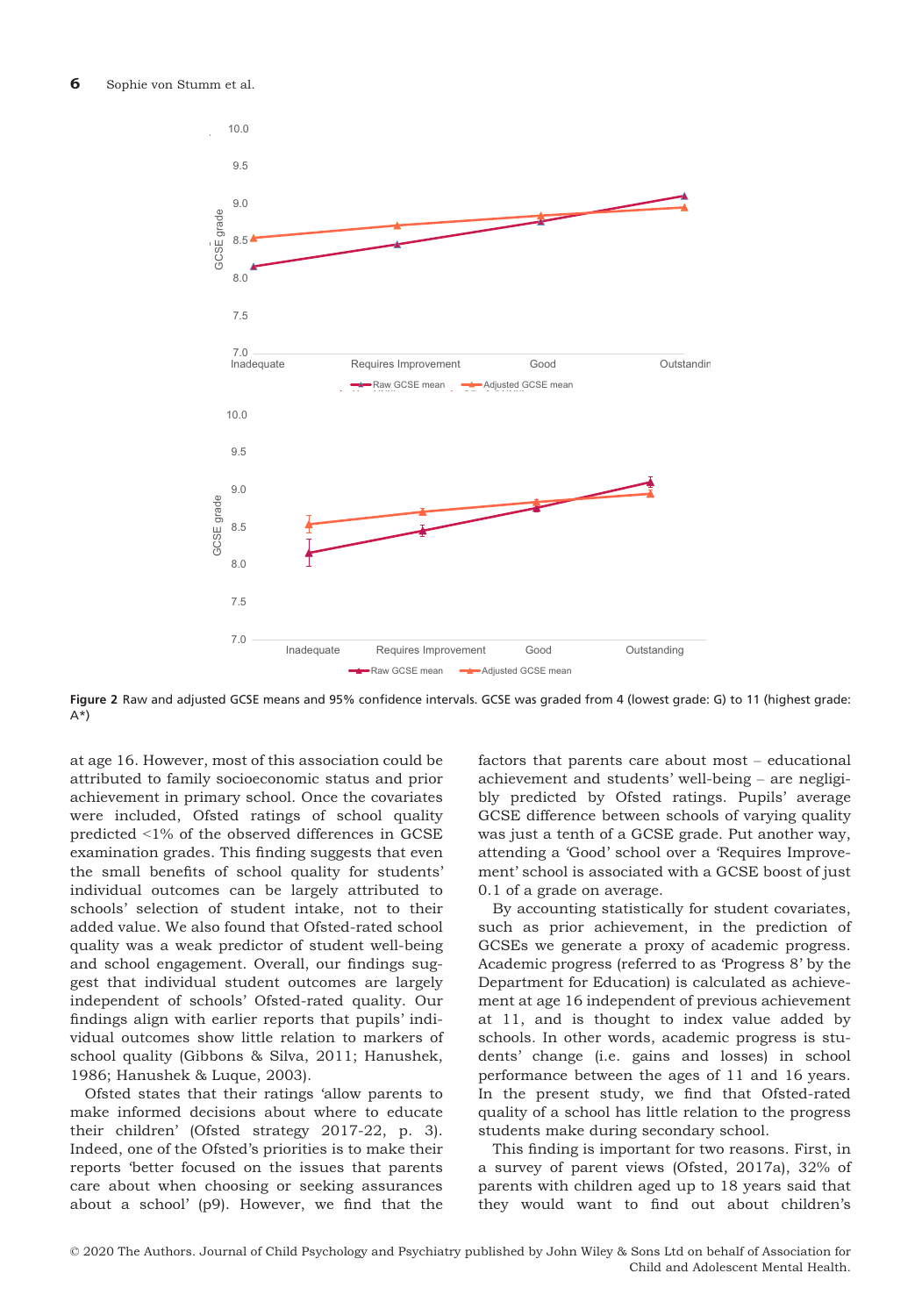

Figure 3 Means and 95% confidence intervals for well-being and school experience measures for students attending schools rated as: Inadequate, Requires Improvement, Good and Outstanding by Ofsted. Note. The maximum scores for each of the scales are in brackets

progress in maths at a school when deciding on which school to send their child to. However, if this is weakly predicted at secondary school level by Ofsted ratings, then parents may want to prioritise other factors when choosing a secondary school, for example the physical distance between the family home and the school. Second, it highlights that the examination differences between students attending different Ofsted-rated quality schools are largely accounted for by the school's student population intake: schools with higher Ofsted ratings admit better-performing students (see Hutchinson, 2016). This is in line with previous research suggesting that when schools are responsible for their own admissions, they are more likely to select more able pupils (Rimfeld, et al., 2019; Rivkin et al., 2005; Smith-Woolley et al., 2018; West, 2006).

Although achievement outcomes are important to parents, they are not the only reason why parents opt to send their children to one school over another (Coldron & Boulton, 1991, 1996). The factors most often cited in the literature on parental choice in education are student happiness, well-being and pupil behaviour. In the present study, we find that the correlations between Ofsted ratings and measures of student well-being and school engagement were very small (average  $r = .03$ ) and on average nonsignificant. This suggests school quality, as rated by Ofsted, has little influence on individual-level well-being factors. Put another way, students attending schools with the worst Ofsted ratings report similar levels of happiness, bullying, future aspirations, life satisfaction in relation to school and ambition as those students attending schools with the highest Ofsted ratings. These results are in line with previous research that showed that parentrated school quality is not strongly associated with pupil happiness and well-being at the school (Gibbons & Silva, 2011).

There are several limitations to our study. First, the present study focused on Ofsted reports of secondary schools only, and we did not consider the impact of school quality at younger ages, when it may be more important. Indeed, a review of primary school quality on educational achievement across 29 countries concluded that the quality of primary schools and that of teachers contributed meaningfully to student achievement, especially in lowincome countries (Heyneman & Loxley, 1983). In the present study, we go some way to account for differences between pupils when they enter secondary school by controlling for their prior achievement and family socioeconomic status. However, for testing potential cumulative effects of school quality across primary and secondary education, comprehensive longitudinal research is needed that elucidates the academic trajectories of students as they move through schools of varying quality.

Another limitation of the present study is the lack of objective measures of student well-being and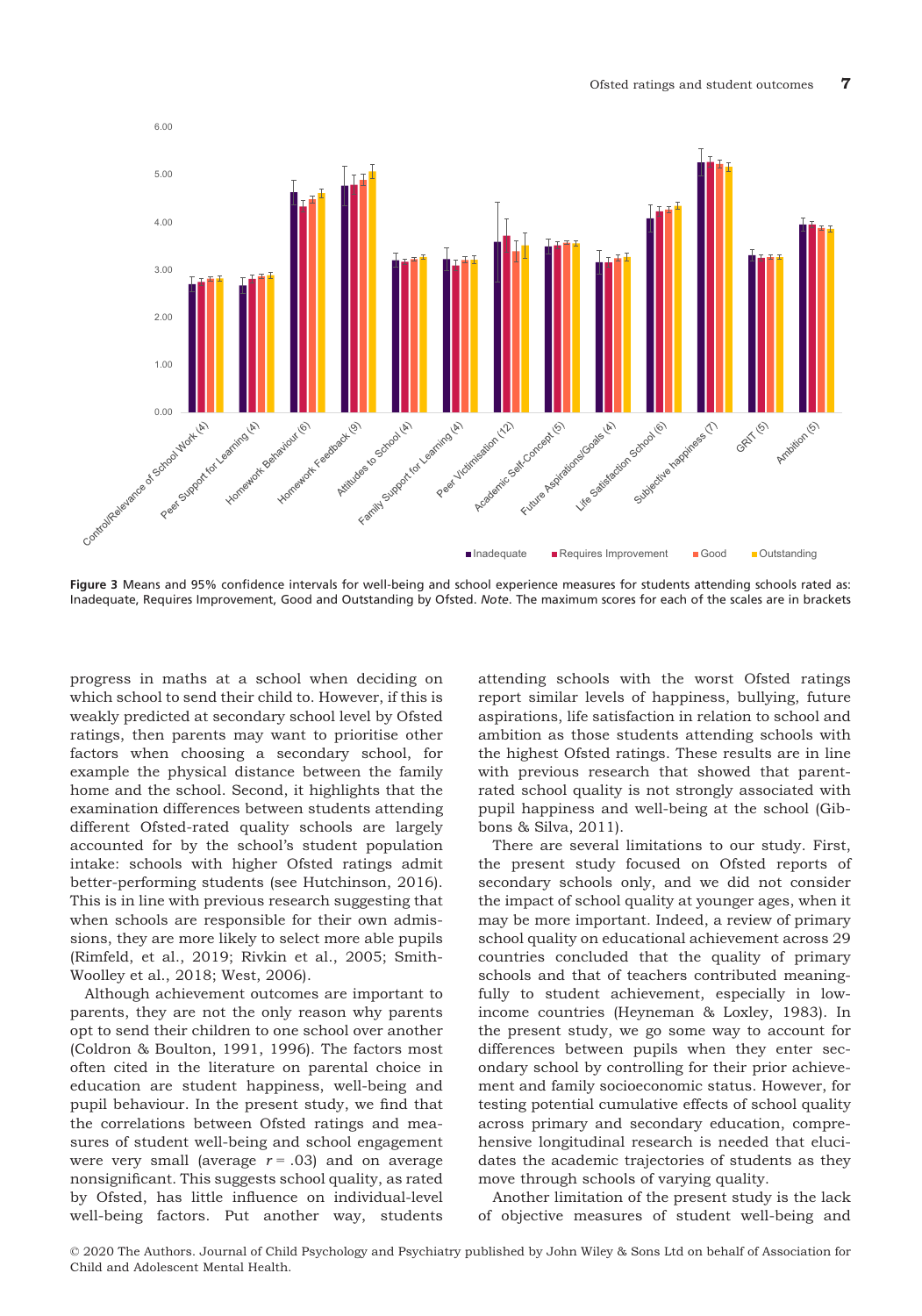school engagement. Instead, we analysed data from 14 self-report measures. It is possible that students would be happier at different schools; yet, because they only have experience of attending their own school, they lack a comparative perspective. One way to explore this possibility would be to look at students who have attended multiple schools of varying quality and compare their well-being and satisfaction levels at each school. However, these students are often moved for a reason, such as family separation, military deployment, exclusion or bullying, and may not be representative of the wider student population. Indeed, students who switch schools are, on average, from lower income families and have greater behaviour problems and social interaction difficulties (Gasper, DeLuca, & Estacion, 2012; Sorin & Iloste, 2006). Furthermore, Ofsted ratings were only available for the secondary schools that students in our sample attended at age 16, but any secondary school changes that they may have experienced earlier were not recorded.

A final limitation to note is that the current sample was drawn from a twin study. Although we only used one twin from a pair for the current study, being a twin might influence the results. However, our sample appears to be largely representative of the general population for achievement (Table S5) and previous research has shown twins to be broadly representative of the general population for health (Andrew et al., 2001), personality (Johnson, Krueger, Bouchard, & McGue, 2002), psychiatric problems (Kendler, Martin, Heath, & Eaves, 1995), emotional/ behavioural problems (Moilanen et al., 1999) and educational achievement (Rimfeld et al., 2019).

# Conclusion

In the current study, we find that Ofsted-rated school quality is a weak predictor of secondary school outcomes at age 16, including educational achievement, well-being and school engagement, once schools' student selection criteria have been taken into account. These findings call into question the usefulness of Ofsted ratings as a guide for parents who are looking to makean informed choice for their children's secondary school. Furthermore, our study contests the notion that Ofsted inspections, which are perceived as exhausting, stressful and demoralising by teachers and other school staff (Hopkins et al., 2016; de Wolf & Janssens, 2007), capture differences in school quality that matter for students' individual outcomes.

# Supporting information

Additional supporting information may be found online in the Supporting Information section at the end of the article:

Appendix S1. Supplementary measures.

Table S1. Representativeness of the current sample.

Table S2. Sample sizes, means and standard deviations (SD) for Ofsted ratings.

Table S3. Principal component analysis of Ofsted items.

Table S4. Ofsted individual item loadings.

Table S5. Analysis of variance with polynomial trend analysis and planned contrasts of GCSE scores between students attending schools rated as: Outstanding, Good, Requires Improvement and Inadequate.

Table S6. Results from multiple regression analysis predicting examination results at age 16 (GCSEs) from student covariates and Ofsted Headline Quality Rating. Table S7. Analysis of covariance of GCSE scores between students attending schools rated as: Outstanding, Good, Requires Improvement and Inadequate, accounting for covariates of prior achievement and socioeconomic status.

Table S8. Analysis of variance with polynomial trend analysis of school engagement and wellbeing measures between students attending schools rated as: Outstanding, Good, Requires Improvement and Inadequate.

Figure S1. Correlation matrix of Ofsted individual items.

Figure S2. Scree plot showing eigenvalues for each principal component after performing PCA on individual Ofsted items.

Figure S3. Spearman correlation coefficients (rs) for the relationship between measures of student wellbeing and engagement and the Ofsted headline quality rating.

# Acknowledgements

S.v.S. is supported by a Jacobs Foundation Early Career Fellowship (2017–2019). R.C. is supported by an ESRC studentship. R.P. is supported by a Medical Research Council Professorship award (G19/2). The authors gratefully acknowledge the ongoing contribution of the participants in the Twins Early Development Study (TEDS) and their families. TEDS is supported by a programme grant to R.P. from the UK Medical Research Council (MR/M021475/1 and previously G0901245), with additional support from the US National Institutes of Health (AG046938) and the European Commission (602768; 295366). Data for this study came from the Twins Early Development Study (TEDS) and the National Pupil Database. Researchers can apply for access to both (TEDS: [https://www.ted](https://www.teds.ac.uk/researchers/teds-data-access-policy) [s.ac.uk/researchers/teds-data-access-policy](https://www.teds.ac.uk/researchers/teds-data-access-policy); NPD: [https://www.gov.uk/guidance/how-to-access-depart](https://www.gov.uk/guidance/how-to-access-department-for-education-dfe-data-extracts) [ment-for-education-dfe-data-extracts\)](https://www.gov.uk/guidance/how-to-access-department-for-education-dfe-data-extracts). The authors have declared that they have no competing or potential conflicts of interest.

#### **Correspondence**

Sophie von Stumm, Psychology in Education Research Centre, Department of Education, University of York, York, YO10 5DD, UK; Email: sophie.vonstumm@ york.ac.uk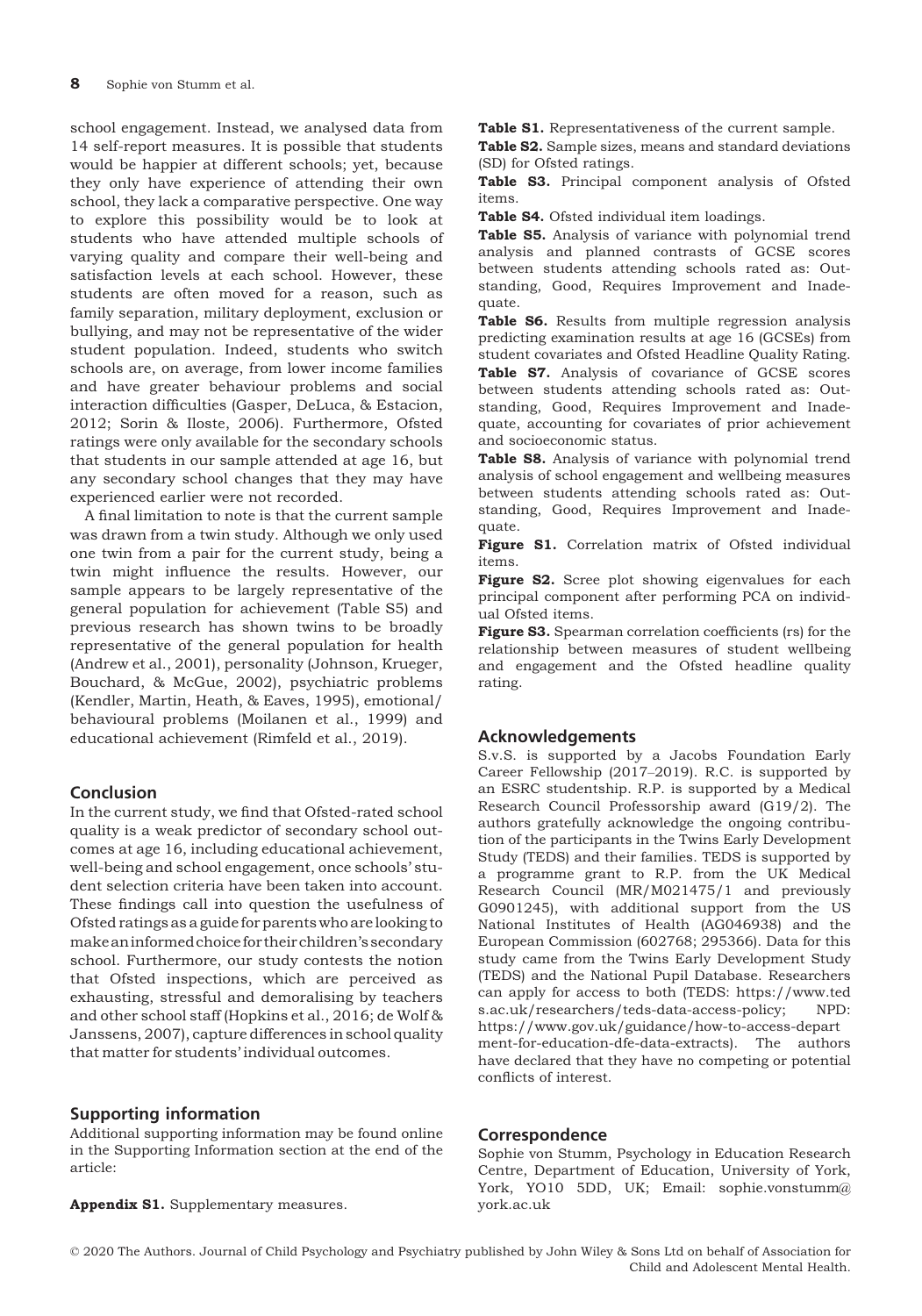#### Key points

- In England, a government agency inspects all state-funded schools to objectively assess differences in the quality of the education that children receive. The inspection reports are widely used by parents to decide which school they will send their children to.
- Our findings show that differences in school quality, as indexed by government inspections, have little influence on students' educational achievement, well-being and school engagement.
- Parents who are looking to make an informed choice for their children's secondary school may be ill-advised to draw conclusions about individual student outcomes based on government school inspection reports.

#### References

- Andrew, T., Hart, D.J., Snieder, H., de Lange, M., Spector, T.D., & MacGregor, A.J. (2001). Are twins and singletons comparable? A study of disease-related and lifestyle characteristics in adult women. Twin Research and Human Genetics, 4, 464–477.
- Black, S.E. (1999). Do better schools matter? Parental valuation of elementary education. The Quarterly Journal of Economics, 114, 577–599.
- Coldron, J., & Boulton, P. (1991). 'Happiness' as a criterion of parents' choice of school. Journal of Education Policy, 6, 169–178.
- Coldron, J., & Boulton, P. (1996). What do parents mean when they talk about 'discipline' in relation to their children's schools? British Journal of sociology of education, 17, 53–64.
- de Wolf, I.F., & Janssens, F.J.G. (2007). Effects and side effects of inspections and accountability in education: An overview of empirical studies. Oxford Review of Education, 33, 379– 396.
- Department for Education. (2017). National pupil database, key stage 4, Tier 4, 2002–2016: Secure access, 4th ed. UK Data Service. SN: 7627, doi: 10.5255/UKDA-SN-7627-4.
- Eide, E., & Showalter, M.H. (1998). The effect of school quality on student performance: A quantile regression approach. Economics Letters, 58, 345–350.
- Gasper, J., DeLuca, S., & Estacion, A. (2012). Switching schools: Revisiting the relationship between school mobility and high school dropout. American Educational Research Journal, 49, 487–519.
- Gibbons, S., & Machin, S. (2008). Valuing school quality, better transport, and lower crime: Evidence from house prices. Oxford Review of Economic Policy, 24, 99–119.
- Gibbons, S., & Silva, O. (2011). School quality, child wellbeing and parents' satisfaction. Economics of Education Review, 30, 312–331.
- Hanushek, E.A. (1986). The economics of schooling production and efficiency in public schools. Journal of Economic Literature, 24, 1141–1177.
- Hanushek, E.A., & Luque, J.A. (2003). Efficiency and equity in schools around the world. Economics of Education Review, 22, 481–502.
- Hemmings, B., Grootenboer, P., & Kay, R. (2011). Predicting mathematics achievement: The influence of prior achievement and attitudes. International Journal of Science and Mathematics Education, 9, 691–705.
- Heyneman, S.P., & Loxley, W.A. (1983). The effect of primaryschool quality on academic achievement across twenty-nine high- and low-income countries. American Journal of Sociology, 88, 1162–1194.
- Hopkins, E., Hendry, H., Garrod, F., McClare, S., Pettit, D., Smith, L. ... & Temple, J. (2016). Teachers' views of the

impact of school evaluation and external inspection processes. Improving Schools, 19, 52–61.

- Hoy, W.K., Hannum, J., & Tschannen-Moran, M. (1998). Organizational climate and student achievement: A parsimonious and longitudinal view. Journal of School Leadership, 8, 336–359.
- Hutchinson, J. (2016). School inspection in England: Is there room to improve? Report. Education Policy Institute.
- Institute for Government. (2019). Available from: [https://www.](https://www.instituteforgovernment.org.uk/explainers/schools-10-key-facts) [instituteforgovernment.org.uk/explainers/schools-10-key-facts](https://www.instituteforgovernment.org.uk/explainers/schools-10-key-facts) [last accessed 07 October 2019].
- Johnson, W., Krueger, R.F., Bouchard, T.J., & McGue, M. (2002). The personalities of twins: Just ordinary folks.  $Twin$ Research and Human Genetics, 5, 125–131.
- Karvonen, S., Tokola, K., & Rimpelä, A. (2018). Wellbeing and academic achievement-differences between schools from 2002 to 2010 in the Helsinki Metropolitan Area. Journal of School Health, 88, 821–829.
- Keith, T.Z., & Cool, V.A. (1992). Testing models of school learning: Effects of quality of instruction, motivation, academic coursework, and homework on academic achievement. School Psychology Quarterly, 7, 207–226.
- Kendler, K.S., Martin, N.G., Heath, A.C., & Eaves, L.J. (1995). Self-report psychiatric symptoms in twins and their nontwin relatives: Are twins different? American Journal of Medical Genetics, 60, 588–591.
- Kutsyuruba, B., Klinger, D.A., & Hussain, A. (2015). Relationships among school climate, school safety, and student achievement and well-being: A review of the literature. Review of Education, 3, 103–135.
- Leech, D., & Campos, E. (2003). Is comprehensive education really free?: A case-study of the effects of secondary school admissions policies on house prices in one local area. Journal of the Royal Statistical Society: Series A (Statistics in Society), 166, 135–154.
- Moilanen, I., Linna, S.-L., Ebeling, H., Kumpulainen, K., Tamminen, T., Piha, J. ... & Almqvist, F. (1999). Are twins' behavioural/emotional problems different from singletons'? European Child and Adolescent Psychiatry, 8, S62–S67.
- National Audit Office. (2018). Ofsted's inspection of schools. London UK: National Audit Office.
- Ofsted. (2015). School inspection handbook: Handbook for inspecting schools in England under section 5 of the education act 2005. Manchester: Ofsted.
- Ofsted. (2017a). Annual parents survey 2017: Parents' awareness and perceptions of Ofsted. London: Office for Standards in Education, Children's Services and Skills.
- Ofsted. (2017b). The annual report of her majesty's chief inspector of education, children's services and skills 2016/ 17. London, UK: Office of Standards in Education.
- Ofsted (2020). [https://www.gov.uk/government/organi](https://www.gov.uk/government/organisations/ofsted/about) [sations/ofsted/about](https://www.gov.uk/government/organisations/ofsted/about). [last accessed 28 March 2020].
- © 2020 The Authors. Journal of Child Psychology and Psychiatry published by John Wiley & Sons Ltd on behalf of Association for Child and Adolescent Mental Health.